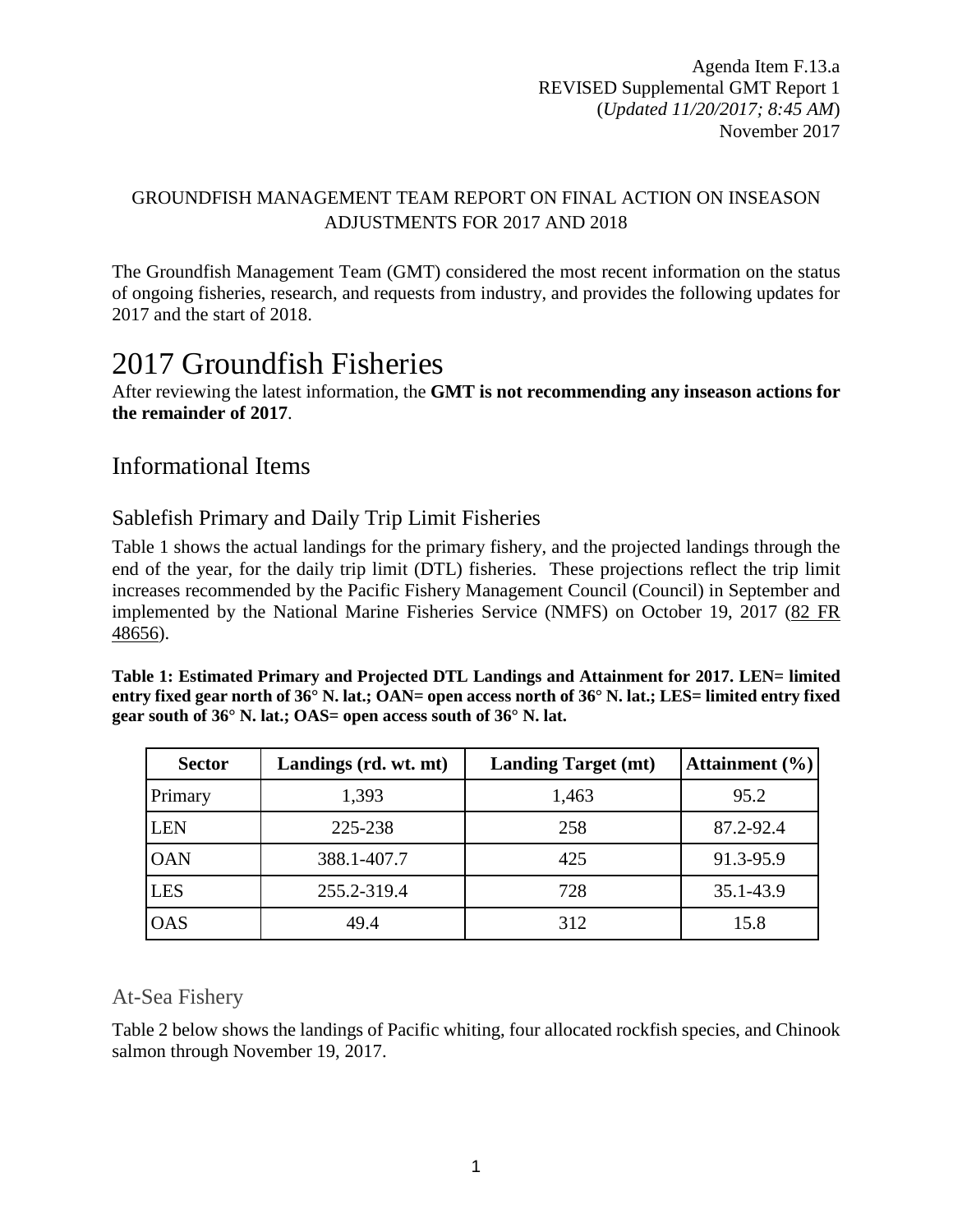| <b>Species</b>          |         | <b>Catcher-Processor (CP)</b> |               | Mothership (MS) |                   |               |  |
|-------------------------|---------|-------------------------------|---------------|-----------------|-------------------|---------------|--|
|                         | Catch   | <b>Allocation</b>             | $\frac{0}{0}$ | Catch           | <b>Allocation</b> | $\frac{0}{0}$ |  |
| Whiting                 | 136,940 | 137,252                       | 99.8          | 65,902          | 96,884            | 68.0          |  |
| Canary RF               | 2.1     | 16.0                          | 12.9          | 4.5             | 30.0              | 15.0          |  |
| Widow RF                | 409.2   | 458.2                         | 89.3          | 65.8            | 243.3             | 27.1          |  |
| Darkblotched RF         | 32.0    | 41.4                          | 77.2          | 7.5             | 36.6              | 20.5          |  |
| <b>POP</b>              | 20.3    | 28.7                          | 70.7          | 5.6             | 25.0              | 22.5          |  |
| Salmon count<br>(taken) |         | 3,043                         |               |                 | 711               |               |  |

<span id="page-1-0"></span>**Table 2: At-Sea Catch Through November 19, 2017.**

The at-sea sectors have exceeded the set-aside value for sablefish and shortspine thornyhead, and are close to the yellowtail rockfish set-aside, as shown in [Table 3.](#page-1-1) While there is no automatic action taken when a set-aside is exceeded or is projected to be exceeded, NMFS does have the authority in regulations at 50 CFR 660.150(c)(2)(i)(B)(2) and 660.160(c)(2)(i)(B)(2) to take action if there is a risk to the annual catch limit (ACL), unforeseen impact on another sector, or a conservation concern. With regards to sablefish north of 36° N. lat., there are 70 mt left in the primary sector, an estimated 37 mt (at a minimum) in the DTL sectors, and ~4 mt in the recreational sector. Further, over the last three years, the shorebased IFQ sector has left an average of 143 mt (316,066 quota lbs) unharvested. As of November 18th, the IFQ sector has 833,615 quota lbs remaining, or  $\approx 378$  mt.

<span id="page-1-1"></span>

| Table 3: At-Sea Catch of Sablefish, Yellowtail Rockfish, and Shortspine Thornyhead North of 34 $^{\circ}$ |  |  |
|-----------------------------------------------------------------------------------------------------------|--|--|
| 27' N. lat. through November 19, 2017.                                                                    |  |  |

| <b>Species</b>        | <b>MS</b><br><b>Mortality</b><br>(mt) | $\bf CP$<br><b>Mortality</b><br>(mt) | <b>Total</b><br><b>Mortality (mt)</b> | <b>Set-Aside</b><br>Value (mt) |
|-----------------------|---------------------------------------|--------------------------------------|---------------------------------------|--------------------------------|
| Sablefish             | 85.2                                  | 67.5                                 | 152.7                                 | 50                             |
| <b>Yellowtail RF</b>  | 147.2                                 | 130.1                                | 277.3                                 | 300                            |
| Shortspine Thornyhead | 3.1                                   | 24.8                                 | 27.9                                  | 20                             |

### Oregon Recreational Fishery

In September, the Oregon Department of Fish and Wildlife (ODFW) closed the Oregon recreational bottomfish fishery due to projected attainment of several species or complex catch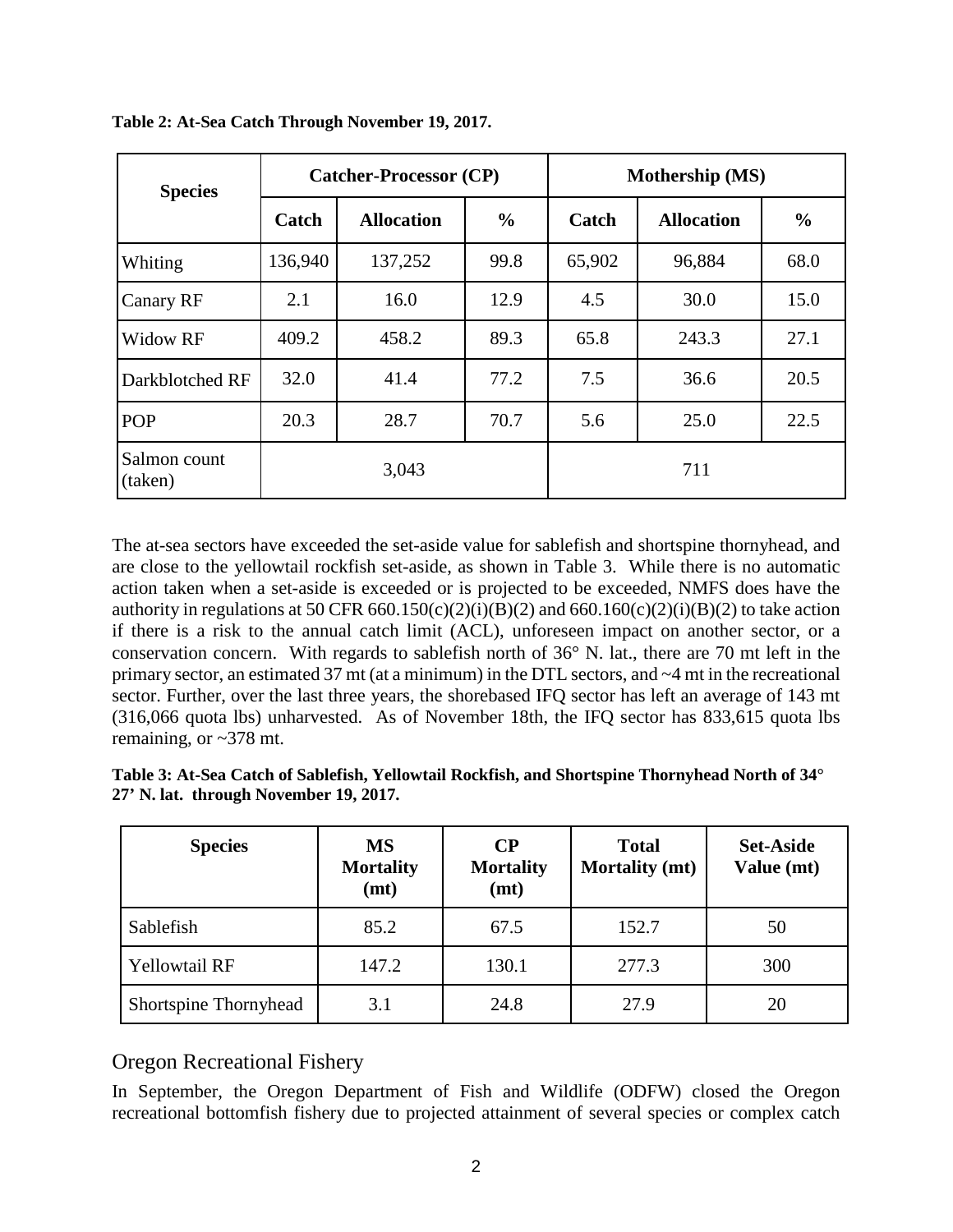limits. Targeted fishing for flatfish species, other than Pacific halibut, at all depths was allowed to remain open. At the September 2017 Council meeting, ODFW indicated that if allowed to exceed the Oregon recreational harvest guidelines (HG) for yelloweye rockfish by an additional 0.2 - 0.3 mt, there was the possibility of reopening some limited fishing opportunities. Beginning October 1, ODFW opened fishing using longleader gear outside of the 40 fathom regulatory line, with a ten fish bag limit, and no retention of black, blue, deacon, China, copper, quillback, and yelloweye rockfish as well as lingcod and cabezon. Lingcod is prohibited to address concerns over potential yelloweye rockfish bycatch. The yelloweye rockfish projected impacts in the scorecard have been updated based on data through the closure, and projections for the October through December longleader opportunity.

# California Recreational Fishery

In response to higher than anticipated catches of yelloweye rockfish during the summer months, action was taken at the September 2017 Council meeting to constrain fishing depths north of Point Conception to the depths used in 2016. This inseason regulation change became effective in state waters on October 16, 2017. Since this action, the reported encounter rate with yelloweye rockfish has declined precipitously. CDFW expects yelloweye reported encounter rate to remain low for the remainder of 2017. For more information see [Agenda Item F.13.a, Supplemental CDFW](https://www.pcouncil.org/wp-content/uploads/2017/10/F13a_Sup_CDFW_Rpt1_NOV2017BB.pdf)  [Report 1, November 2017.](https://www.pcouncil.org/wp-content/uploads/2017/10/F13a_Sup_CDFW_Rpt1_NOV2017BB.pdf)

# Overfished Species Scorecard

Attachment 1 shows the overfished species scorecard with estimates through the end of the year. Updates includes 1.0 mt of yelloweye returned to the research set-aside from the International Pacific Halibut Commission (IPHC) survey, new bootstrap projections for the at-sea sectors with data through November 7, and recreational projections.

# 2018 Groundfish Fisheries Action Items

# Big Skate Trip Limits for the Shorebased Individual Fishing Quota Program

The Groundfish Advisory Subpanel (GAP) has requested investigation into higher trip limits for big skate for the shorebased individual fishing quota (IFQ) program in 2018 [\(](#page-3-0)

[Table](#page-3-0) **4**). Since the projected attainment is 88 percent with status quo trip limits, the GMT only modeled modest increases. As a reminder, status quo trip limits were determined based on data through 2015, while the 2018 alternative limits reflect new data.

Alternative 1 has an extra 5,000 lbs. bimonthly during periods 3 and 4, and results in a projected attainment of 94 percent. Alternative 2 has an extra 5,000 pounds bimonthly during periods 2-5, and results in 98 percent attainment.

The GMT notes that both Alternative 1 and Alternative 2 could be considered somewhat risky due to variable landings which can deviate by  $\pm 25$  mt from the average during peak catch periods (periods 3-5). If landings were higher than projected, the negative consequence would likely be inseason attainment of the quota by the end of period 5, resulting in closure during period 6 [\(Figure](#page-4-0) [1\)](#page-4-0).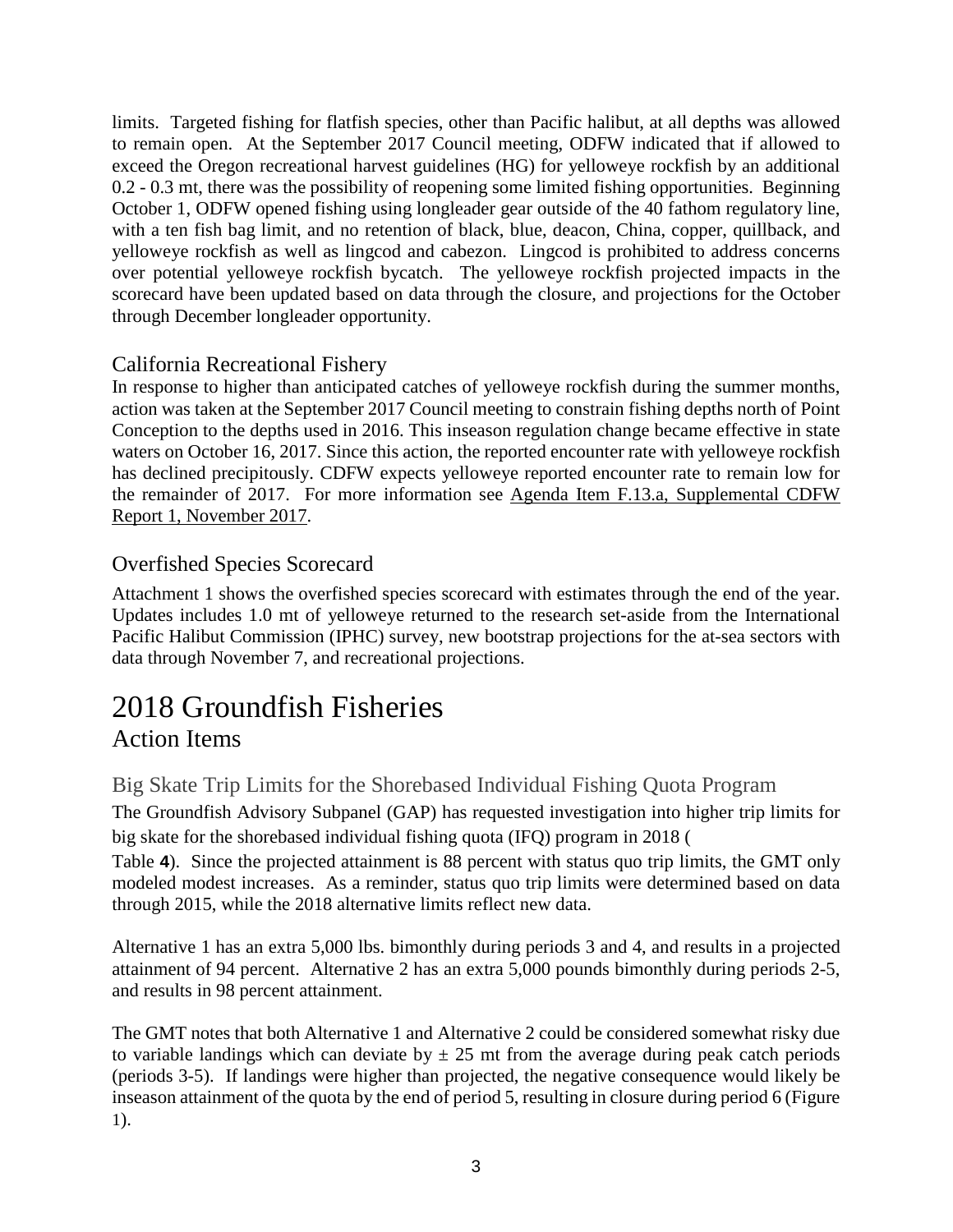**The GMT recommends that, if the Council considers any trip limit increases for 2018 for IFQ big skate, they consider Alternative 1, as it would provide extra opportunity with lesser risk of exceeding the quota inseason.**

|                  | Jan-Feb  | Mar-Apr  | <b>May-Jun</b>                               | <b>Jul-Aug</b> | Sept-Oct | <b>Nov-Dec</b> | Projected | $%$ of |
|------------------|----------|----------|----------------------------------------------|----------------|----------|----------------|-----------|--------|
| <b>ALT</b>       | Period 1 | Period 2 | Period 4<br>Period 3<br>Period 5<br>Period 6 |                | mt       | Quota          |           |        |
| SQ               | 5,000    | 25,000   | 30,000                                       | 35,000         | 10,000   | 5,000          | 327       | 88%    |
| ALT <sub>1</sub> | 5,000    | 25,000   | 35,000                                       | 40,000         | 10,000   | 5,000          | 347       | 94%    |
| ALT <sub>2</sub> | 5,000    | 30,000   | 35,000                                       | 40,000         | 15,000   | 5,000          | 363       | 98%    |

<span id="page-3-0"></span>**Table 4: Big Skate Trip Limit Alternatives for the Shorebased IFQ fishery in 2018.**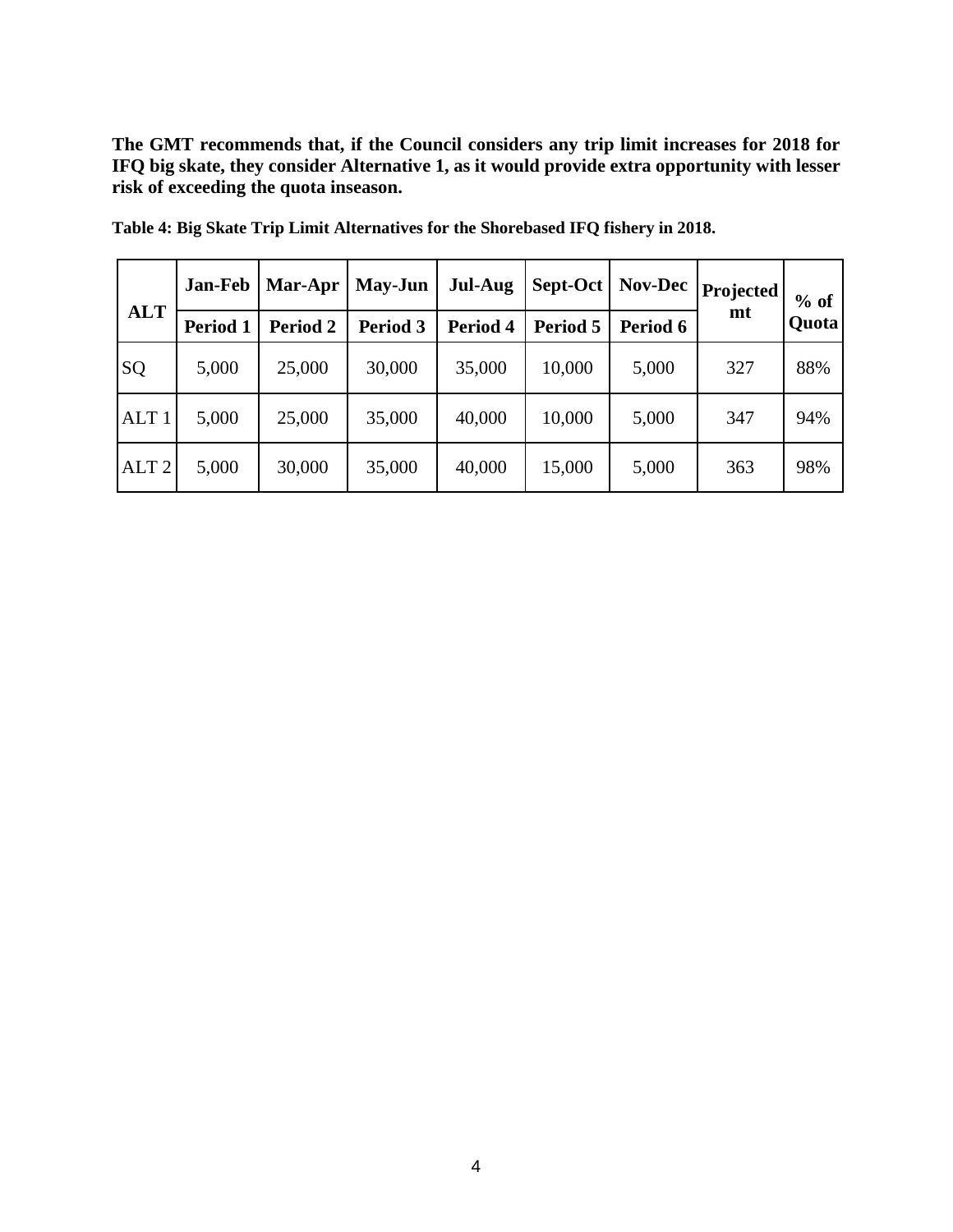

<span id="page-4-0"></span>**Figure 1: Projected big skate attainments by period for each alternative from Table 4.**

Sablefish Daily Trip Limit Fisheries

[Table 5](#page-5-0) shows the 2018 "No Action" trip limits. No action represents the current trip limits in place from 2017 as shown in Tables 2 and 3 in Part 660, Subpart E and Subpart F of the Federal regulations.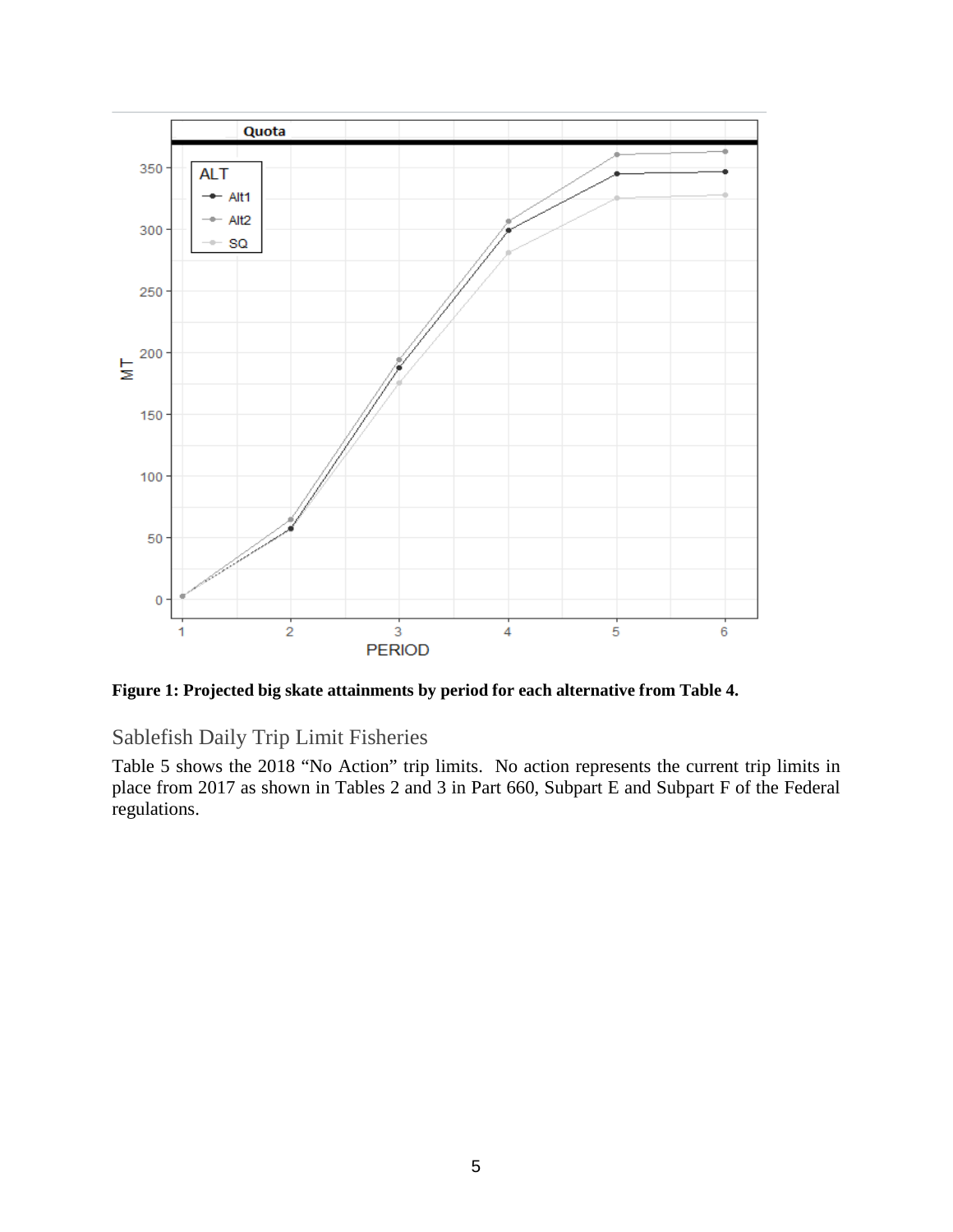<span id="page-5-0"></span>**Table 5: 2018 DTL Trip Limits by Sector.**

| <b>Sector</b> |                                                                                                      | <b>Period</b>                                                                                         |                                                                                                |                                                                                              |          |                                                                                                |  |  |  |  |
|---------------|------------------------------------------------------------------------------------------------------|-------------------------------------------------------------------------------------------------------|------------------------------------------------------------------------------------------------|----------------------------------------------------------------------------------------------|----------|------------------------------------------------------------------------------------------------|--|--|--|--|
|               | Jan-Feb                                                                                              | Mar-Apr                                                                                               | <b>May-June</b>                                                                                | <b>July-Aug</b>                                                                              | Sept-Oct | <b>Nov-Dec</b>                                                                                 |  |  |  |  |
| <b>LEN</b>    | $1,125$ lb/wk,<br>no to exceed<br>3,375 lb/2 mo                                                      |                                                                                                       | $1,500$ lbs/wk, not to<br>$1,100$ lb/wk, not to exceed $3,300$ lb/2 mo<br>exceed 4,500 lb/2 mo |                                                                                              |          |                                                                                                |  |  |  |  |
| <b>OAN</b>    | 300 lbs/day, or<br>1 landing per<br>week of up to<br>$1,000$ lbs, not<br>to exceed<br>2,000 lbs/2 mo | $300$ lbs/day,<br>or 1 landing<br>per week of<br>up to 900 lbs,<br>not to exceed<br>1,800 lbs/2<br>mo |                                                                                                | 300 lbs/day, or 1 landing<br>per week of up to 1,000 lbs,<br>not to exceed 2,000 lbs/2<br>mo |          | 300 lbs/day, or 1 landing<br>per week of up to 1,300<br>lbs, not to exceed 2,600<br>$lbs/2$ mo |  |  |  |  |
| <b>LES</b>    |                                                                                                      | $2,000$ lbs/week                                                                                      |                                                                                                |                                                                                              |          |                                                                                                |  |  |  |  |
| <b>OAS</b>    |                                                                                                      |                                                                                                       |                                                                                                | 300 lbs/day, or 1 landing per week of up to 1,600 lbs, not to exceed 3,200 lbs/2 mo          |          |                                                                                                |  |  |  |  |

[Table 6](#page-5-1) shows the new projected landings for each DTL sector for 2018 based on data through October 31, 2017.

| <b>Sector</b> | Landings (mt) | <b>Landing Target (mt)</b> | Attainment $(\% )$ |
|---------------|---------------|----------------------------|--------------------|
| LEN           | 256.2-336.9   | 269                        | 95.2-125.2         |
| <b>OAN</b>    | 349.7-437.2   | 444                        | 78.8-98.5          |
| LES           | 454.7-571.6   | 759                        | $60 - 62.1$        |
| <b>OAS</b>    | 34.6          | 325                        | 10.7               |

<span id="page-5-1"></span>**Table 6: Projected landings and attainment by DTL sector.** 

Based on price and landings data through October 31, 2017, the GMT proposes the following trip limit alternatives in [Table 7](#page-6-0) for 2018. [Table 8](#page-6-1) shows the corresponding projected landings and attainment by sector for these alternatives.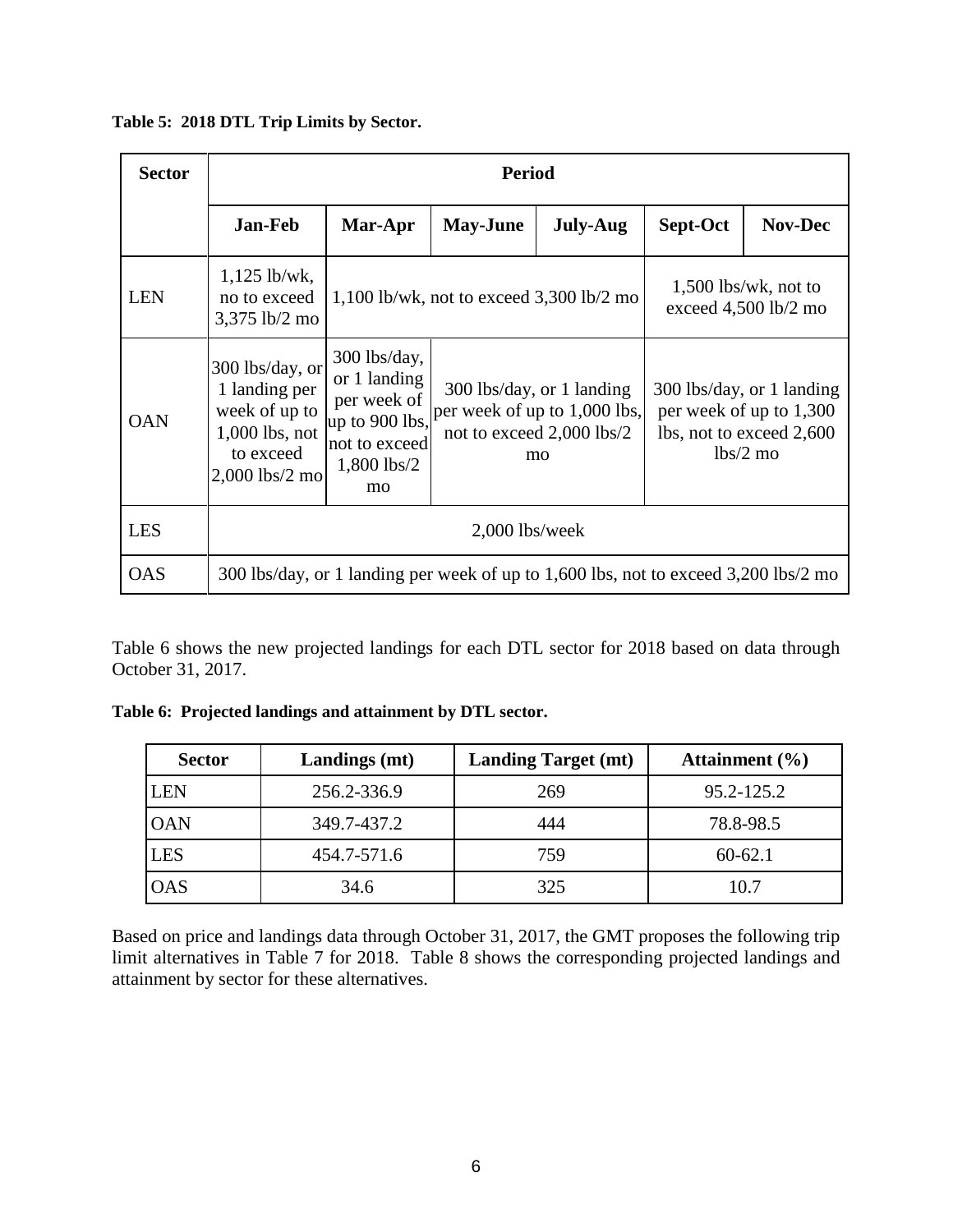| <b>Sector</b> | <b>Alternative</b> | <b>Trip Limit</b>                                                                     |
|---------------|--------------------|---------------------------------------------------------------------------------------|
| <b>ILEN</b>   |                    | $1,100$ lbs per week, not to exceed 3,300 lbs/2 mo                                    |
| <b>OAN</b>    |                    | 300 lbs/day, or 1 landing per week up to 1,000 lbs, not to exceed<br>$2,000$ lbs/2 mo |

#### <span id="page-6-0"></span>**Table 7: Alternative Trip Limits for LEN and OAN for 2018.**

#### <span id="page-6-1"></span>**Table 8: Projected Landings and Attainment by DTL Sector.**

| <b>Sector</b> | <b>Alternative</b> | <b>Landings</b> (mt) | <b>Landing Target (mt)</b> | Attainment $(\% )$ |  |
|---------------|--------------------|----------------------|----------------------------|--------------------|--|
|               | SQ                 | 256.2-336.9          | 269                        | 95.2-125.2         |  |
| <b>LEN</b>    |                    | 202.1-274.4          |                            | 75.1-102           |  |
| <b>OAN</b>    | SQ                 | 349.7-437.2          | 444                        | 78.8-98.5          |  |
|               |                    | 329.3-411.7          |                            | 74.2-92.7          |  |

#### **Based on these projections, the GMT recommends Alternative 1 for LEN and Alternative 1 for OAN.**

Limited Entry and Open Access Fixed Gear Trip Limits for Lingcod North of 40° 10' N. Lat.

The GMT notes that the primary objective of non-trawl analyses from past biennial harvest specification and management measures has been to maximize opportunity for target stocks, such as lingcod, while staying within the biological confines of overfished species limits, such as yelloweye rockfish. For instance, this was a main focus of the lingcod trip limit analyses used to establish the current trip limits (Appendix B7) from the [Final Environmental Impact Statement](http://www.pcouncil.org/wp-content/uploads/GF15_16_SpexFEISJanuary2015.pdf)  [\(FEIS\) for Proposed Harvest Specifications and Management Measures for the 2015-2016\)](http://www.pcouncil.org/wp-content/uploads/GF15_16_SpexFEISJanuary2015.pdf).

No lingcod increases were proposed during the 2017-2018 biennial harvest specifications and management measures, since there was insufficient yelloweye rockfish residual to do so at that time. However, there is now sufficient yelloweye rockfish residual for the Council to consider higher lingcod trip limit increases for 2018, based on the following updates to the nearshore model: (1) 2016 data was included in the calculation of new discard ratios by the West Coast Groundfish Observer Program (WCGOP) and (2) the discard mortality rates were revised to the newly-adopted rates described in [Agenda Item F.10.a, Supplemental GMT Report 1, June 2017.](http://www.pcouncil.org/wp-content/uploads/2017/06/F10a_Sup_GMT_Rpt_InseasonRpt1-Final_DMRS_for_BB_and_WCGOP_Jun2017BB.pdf)

The GMT notes that the projected non-trawl yelloweye impacts associated with the higher lingcod trip limits will be below what was analyzed in the 2017-2018 harvest specifications and management measures predominantly due to "savings" associated with these nearshore model updates.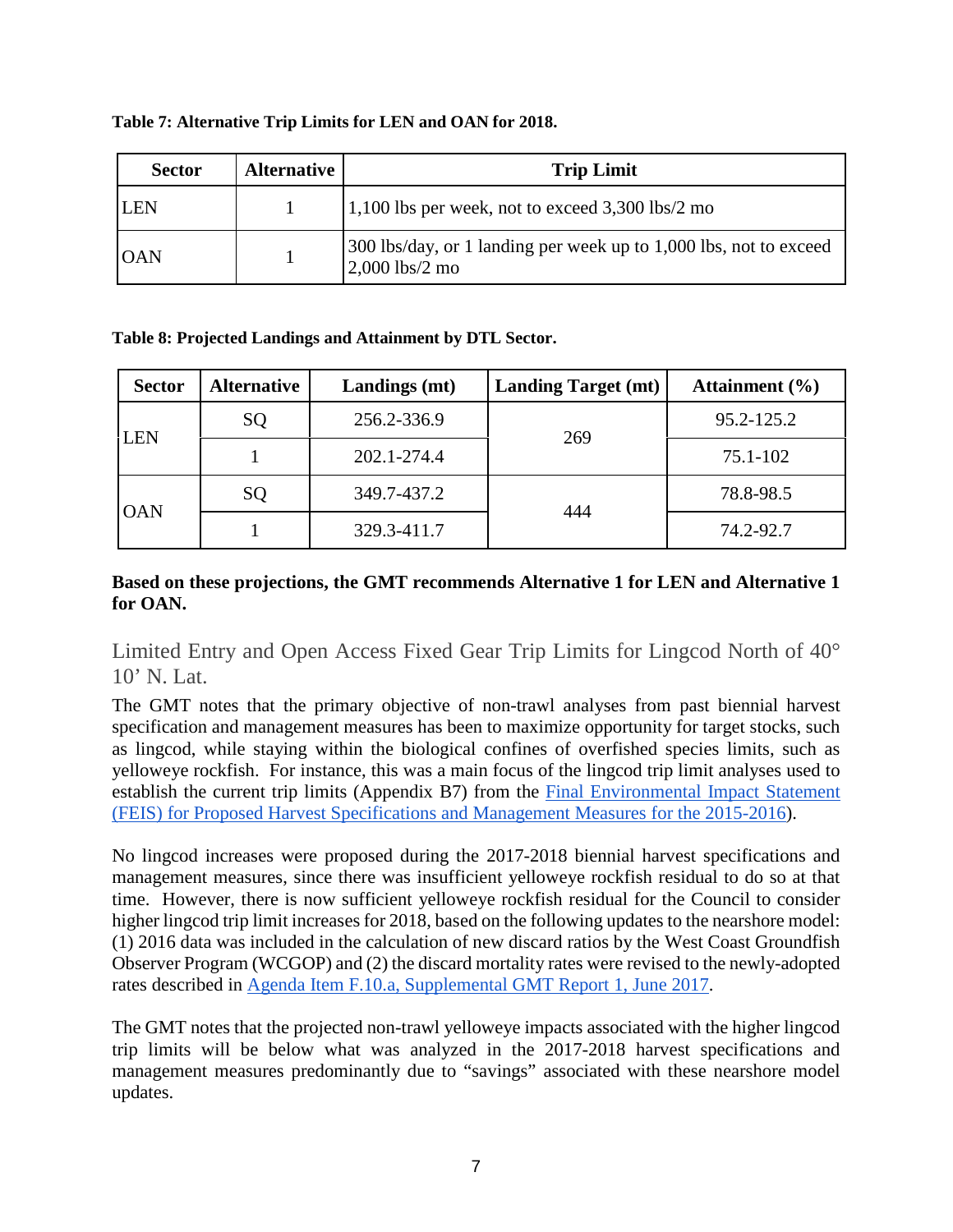There has been consistent feedback from industry not to have OA trip limits exceed 900 lbs. per month during the "summer" (May-November), because that is the breaking point that could entice new effort, and result in possible flooding of their artisanal fillet and live fish markets. In addition, both LE and OA sectors have consistently requested increases in trip limits in "winter" (December-April), to both increase consistency of landings delivery to market and provide for, at minimum, the retention of incidental catches, which was the initial goal of the Council when first allowing winter retention in 2015-2016. Based on 2015 WCGOP data, current limits do not appear to be sufficient to allow full retention of incidental catch, as only approximately half of sampled regulatory discards (i.e., 1,400 lbs. in OA and 300 lbs. in LE) were due to minimum size limits; the rest are assumed to be due to reaching trip limits.

There has however been some mixed input regarding the preferred season structure. Some would prefer more consistent limits through the year, whereas others would prefer maintaining the current structure of higher limits in the summer than in the winter.

The GMT notes that the main rationale for the winter closure prior to 2015 was that lingcod spawn in winter. However, this closure was adopted to help the stock recover when they were overfished, and they are now healthy based on the [2009 assessment](http://www.pcouncil.org/wp-content/uploads/Lingcod_Assessment_2009_Final_SAFE_version.pdf) and [2017 assessment](https://www.pcouncil.org/wp-content/uploads/2017/08/E8_Att1_Lingcod_FullDoc_E-Only_SEPT2017BB.pdf) (62 and 55 percent depletion, respectively). Furthermore, lingcod north of 40° 10' N. lat. has had low attainments (~30 percent in 2016), and the ACLs for 2019-2020 will be increase by more than 50 percent. In addition, lingcod is one of the few stocks that has a minimum size limit (24 inches in California and 22 inches in Washington and Oregon) that results in most fish reaching maturity before being harvested (i.e., the length of 50 percent maturity is approximately 23.5 inches for females and 15-22 inches for males [\(Hamel, et al. 2009\)](http://www.pcouncil.org/wp-content/uploads/Lingcod_Assessment_2009_Final_SAFE_version.pdf)). For these reasons, the Council may wish to consider higher lingcod limits in the winter months.

Due to the mixed input regarding the preferred seasonality of trip limit increases, the GMT provides three alternatives for consideration, as shown in [Table 9.](#page-8-0) Alternative 1 is stable across the year, Alternative 2 maintains higher limits in the summer, and Alternative 3 has even higher summer limits.

All three alternatives keep yelloweye rockfish projected impacts within the nearshore shares for Oregon (1.4 mt) and California (0.6 mt), and below the non-nearshore HG (0.7 mt; [Table 10\)](#page-8-1). In addition, the projected lingcod impacts (< 50 mt) will not be problematic, since recent non-trawl removals (~500 mt in 2016) are only about a third of the 2018 non-trawl allocation of 1,558 mt. Adding an extra 50 mt of lingcod impacts will keep the total 2018 removals well within the upper range (3,696 mt) that was analyzed in the [2015-2016 Biennial Harvest Specifications and](http://www.pcouncil.org/wp-content/uploads/GF15_16_SpexFEISJanuary2015.pdf)  [Management Measures FEIS](http://www.pcouncil.org/wp-content/uploads/GF15_16_SpexFEISJanuary2015.pdf) .

In conclusion, all the alternatives are conservative in regards to both yelloweye rockfish and also lingcod, per industry requests for modest increases to better meet market demands.

**The GMT recommends the Council consider LEFG and OA trip limit increases for lingcod north of 40° 10' N. lat.**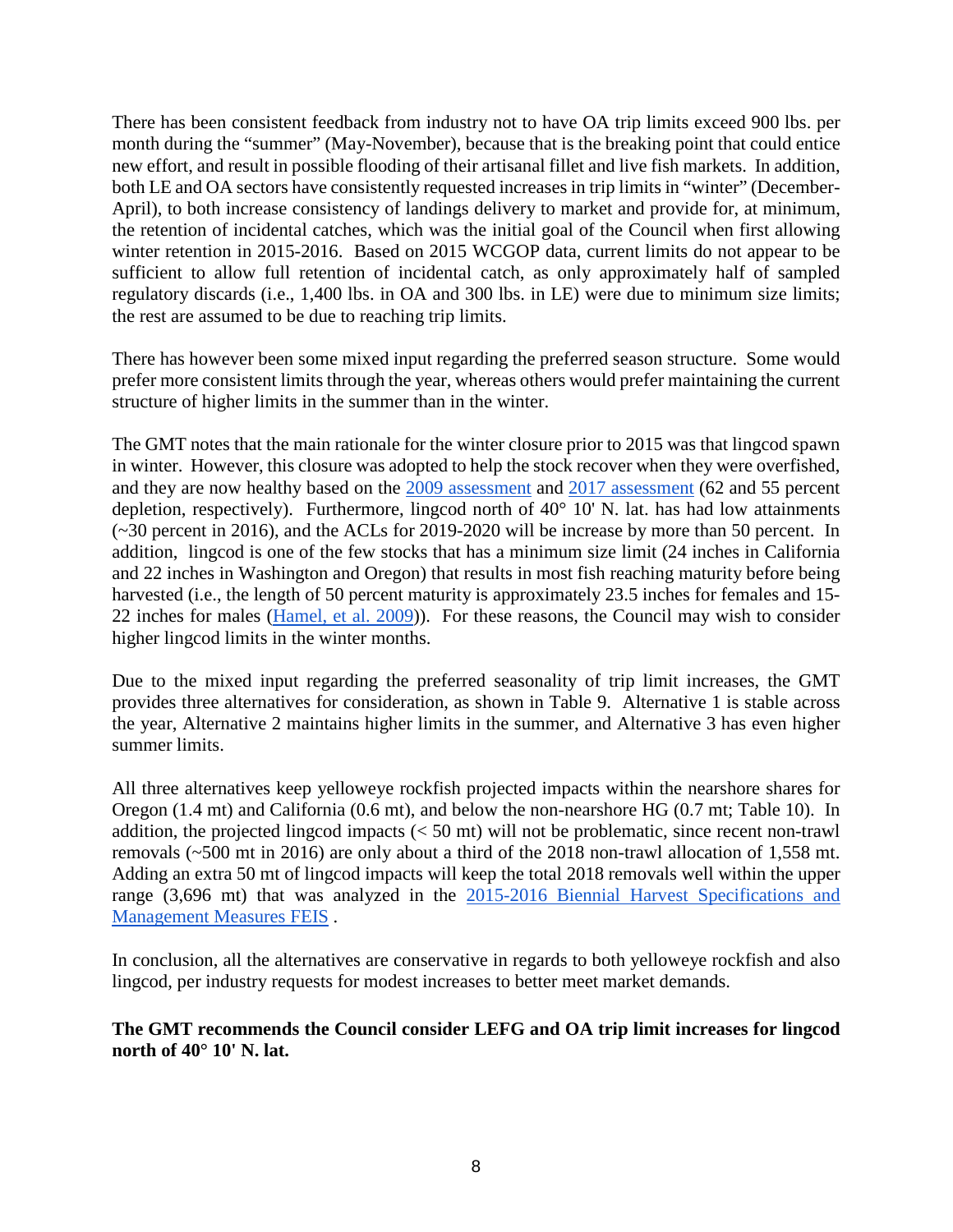| <b>Sector</b> | Alt.    |                      | <b>JAN-FEB   MAR-APR   MAY-JUN  </b> |  | <b>JUL-AUG</b>      | <b>SEP-OCT</b>  | <b>NOV-DEC</b>        |                            |  |
|---------------|---------|----------------------|--------------------------------------|--|---------------------|-----------------|-----------------------|----------------------------|--|
|               | SQ      | 200 lb/2 months      |                                      |  | $1,200$ lb/2 months |                 | 600 lb/ mo 200 lb/ mo |                            |  |
| LE            | Alt 1   | $1,000$ lb/ 2 months |                                      |  | $1,000$ lb/2 months | $500$ lb/ mo    | $600$ lb/ mo          |                            |  |
|               | Alt 2   | 600 lb/2 months      |                                      |  | $1,400$ lb/2 months | 700 lb/ mo      | $400$ lb/ mo          |                            |  |
|               | Alt $3$ |                      | $600$ lb/ 2 month                    |  | $1,800$ lb/2 months |                 |                       | 400 lb/ mo<br>$900$ lb/ mo |  |
|               | SQ      |                      | 100 lb/month                         |  |                     | $600$ lb/ month |                       | 100 lb/ mo                 |  |
| <b>OA</b>     | Alt $1$ | 500 lb/month         |                                      |  | 500 lb/month        |                 |                       |                            |  |
|               | Alt 2   | 300 lb/month         |                                      |  | 700 lb/ month       |                 |                       |                            |  |
|               | Alt $3$ |                      | $300$ lb/ month                      |  | $900$ lb/ month     |                 |                       |                            |  |

<span id="page-8-0"></span>**Table 9: Alternative LEFG and OA trip limits for lingcod north of 40 10' N. lat.**

<span id="page-8-1"></span>**Table 10: Projected lingcod and yelloweye rockfish impacts associated with the alternative LEFG and OA trip limits for lingcod north of 40° 10' N. lat. Ranges incorporate recent (2015-2016) interannual variability in lingcod removals: approximately +- 50 percent for the CA nearshore fishery, +-30 percent for the Oregon nearshore fishery, and +- 13% for the non-nearshore fishery.** 

|                           |           | <b>Lingcod</b>      |         |           | Yelloweye                                 |             |             |                | Yelloweye |
|---------------------------|-----------|---------------------|---------|-----------|-------------------------------------------|-------------|-------------|----------------|-----------|
|                           | <b>SQ</b> | Alt 1               | Alt 2   | Alt 3     | <b>SQ</b>                                 | Alt 1       | Alt 2       | Alt $3$        | "Share"   |
| <b>CA</b> Nearshore       | $5 - 7$   | $7 - 10$            | $6 - 9$ | $6 - 10$  | 0.3                                       | $0.3 - 0.4$ | $0.3 - 0.4$ | $0.3 -$<br>0.4 | 0.6       |
| <b>OR</b> Nearshore       | $48 - 63$ |                     |         |           | $64 - 84$   59 - 77   63 - 82   0.8 - 0.9 | $0.9 - 1.0$ | $0.9 - 1.0$ | $0.9 - 1.0$    | 1.4       |
| Non-Nearshore $ 17 - 21 $ |           | $17 - 21$   19 - 22 |         | $20 - 24$ | $0.7 -$<br>0.8                            | $0.7 - 0.8$ | $0.7 - 0.8$ | $0.7 -$<br>0.8 | 0.7       |

Pacific Whiting Set-Asides

**The GMT reviewed the incidental catches of Pacific whiting in the research and pink shrimp sectors [\(Agenda Item F.13, Attachment 1, November 2017\)](http://www.pcouncil.org/wp-content/uploads/2017/10/F13_Att1_Whiting_NOV2017BB.pdf) and recommends a 1,500 metric**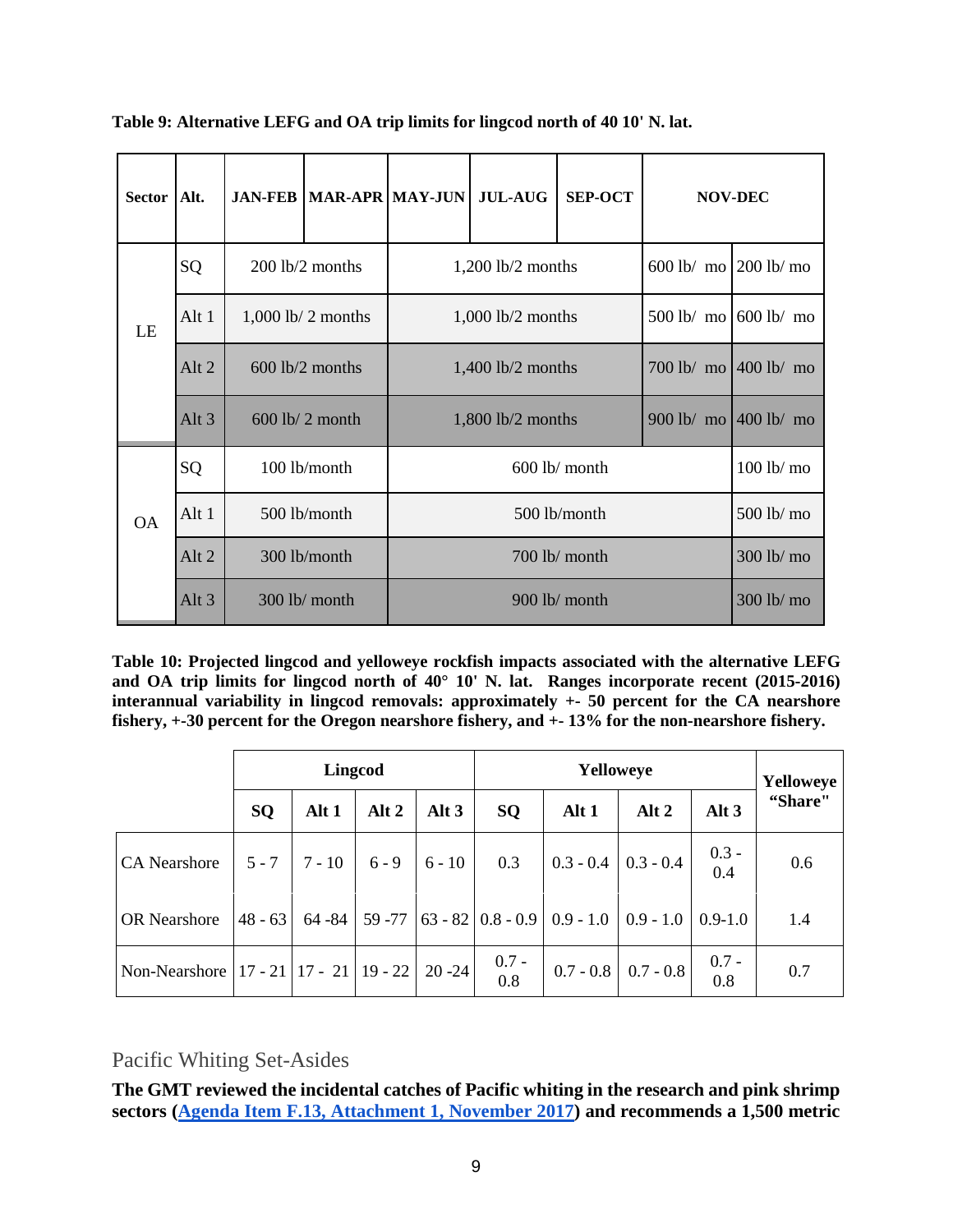**ton set-aside for 2018.** Based on the most recent five years, this amount should be sufficient to cover catches in both fisheries. The GMT notes that the whiting total allowable catch will not be available until March.

# Big Skate Non-Trawl Trip Limits in Federal Trip Limit Tables

#### **The GMT recommends that the LE and OA trip limit tables in the Federal regulations, both north and south, be amended to show that big skate landings are unlimited for non-trawl gear.**

### Platt/Emley Exempted Fishing Permit (EFP) Modification

The Platt/Emley EFP applicants have requested to be able to sell canary rockfish caught as part of their EFP activities. When the application was rolled over from 2015-2016, the permit retained the prohibition on selling canary rockfish. However, canary rockfish was declared rebuilt in 2017 and landings have been allowed. **The GMT agrees with the NMFS recommendation that was provided under Agenda Item F.8 to change this provision in the EFP terms and conditions to allow for canary rockfish to be sold in 2018.**

### Informational Items

### Oregon recreational fishery

The GMT has been informed that through state processes, Oregon will be making adjustments to the 2018 recreational bottomfish fishery. The adjustments will include reduced bag limits to try to account for the increased effort seen over the last three years, and minimize the risk of another pre-season closure. The regulations will be finalized by the Oregon Fish and Wildlife Commission on December 8, 2017.

### California recreational fishery

At this time, CDFW believes that returning to 2017 depth limits for 2018, will not be of concern because 2017 was an anomalous year with unseasonably good weather during the summer and limited opportunity to target salmon. Additionally, CDFW has the ability to take action inseason outside of Council to address any issues that may arise. CDFW will continue to closely monitor catches through the department's inseason tracking to ensure yelloweye rockfish stays within the projected impacts.

### Overfished Species Scorecard

The overfished species scorecard (Attachment 2) includes both the 2018 allocations and updated projected impacts.

In early November, IPHC staff communicated with the GMT that they are currently not planning on doing the expanded stations in 2018 in Area 2A. Therefore, yelloweye rockfish catch for the IPHC survey has been reduced to the standard 1.1 mt, but IPHC staff caution that survey plans will not be finalized until their annual meeting is complete in late January 2018.

At-sea estimates are based on data through November 8, 2017 and use the 2017 whiting allocations as a proxy since the 2018 total allowable catch (TAC) will not be adopted until early 2018.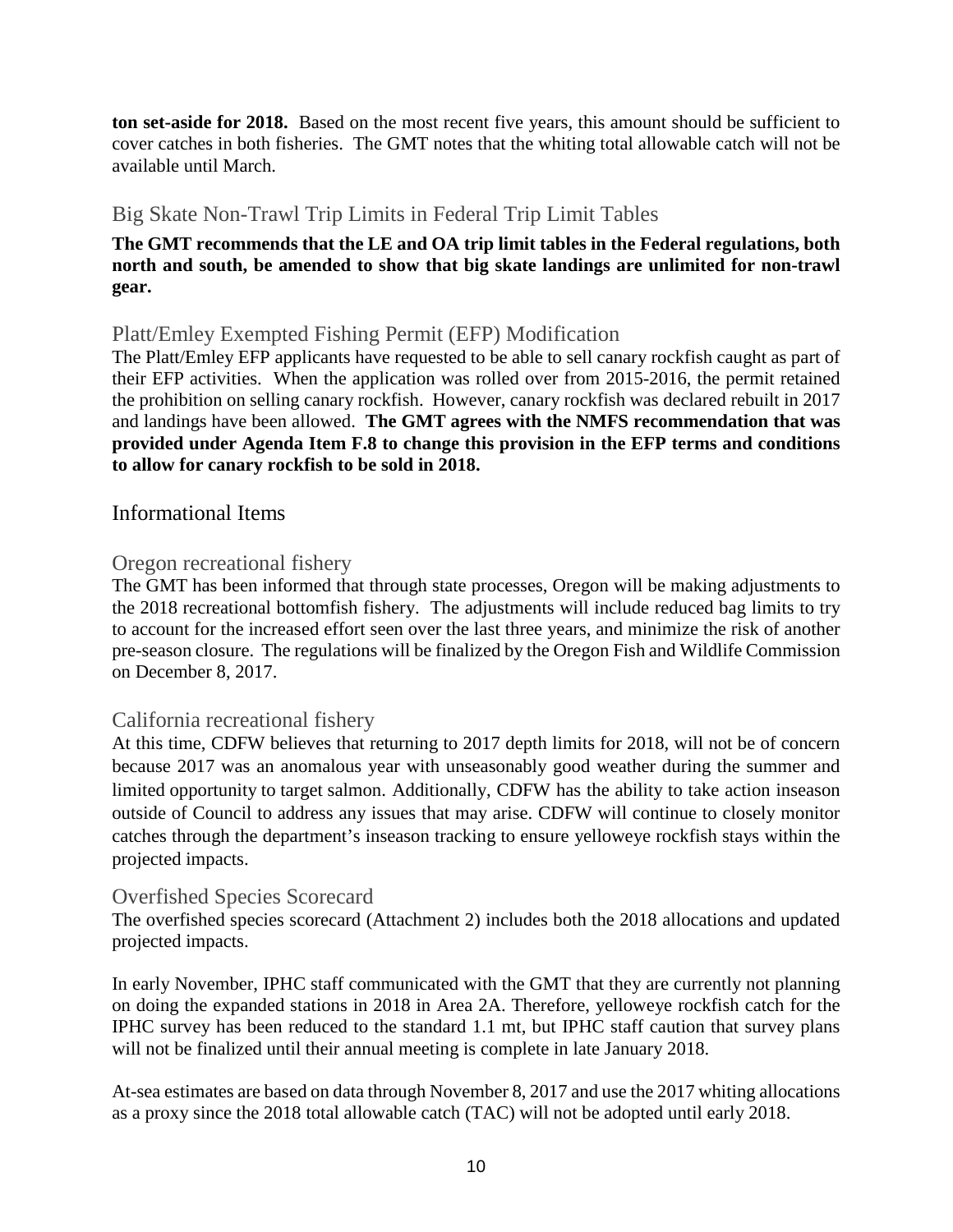|                                | Bocaccio b/              |                      | Cowcod b/                                  |                      | <b>Dkbl</b>   |                                    | <b>POP</b>    |                          | Yelloweye     |                      |
|--------------------------------|--------------------------|----------------------|--------------------------------------------|----------------------|---------------|------------------------------------|---------------|--------------------------|---------------|----------------------|
| Date: 7 Nov 2017               | Allocation a/            | Projected<br>Impacts | Allocation a/                              | Projected<br>Impacts | Allocation a/ | Projected<br>Impacts               | Allocation a/ | Projected<br>Impacts     | Allocation a/ | Projected<br>Impacts |
| <b>Off the Top Deductions</b>  | 15.4                     | 14.6                 | 2.0                                        | 2.0                  | 27.3          | 9.2                                | 17.4          | 14.4                     | 5.4           | 4.2                  |
| <b>Additional Buffer</b>       |                          |                      |                                            |                      | 0.0           |                                    | 0.0           |                          |               |                      |
| EFPc/                          | 10.0                     | 10.0                 | 0.015                                      | 0.015                | 0.1           | 0.1                                | 0.0           | 0.0                      | 0.030         | 0.020                |
| Research d/                    | 4.6                      | 4.6                  | 2.0                                        | 2.0                  | 2.5           | 2.5                                | 5.2           | 5.2                      | 2.7           | 1.8                  |
| Incidental OA e/               | 0.8                      | 0.0                  | 0.0                                        | 0.0                  | 24.5          | 6.4                                | 3.0           | 0.0                      | 0.4           | 0.1                  |
| Tribal f/                      |                          |                      |                                            |                      | 0.2           | 0.2                                | 9.2           | 9.2                      | 2.3           | 2.3                  |
| <b>Bottom Trawl</b>            |                          |                      |                                            |                      | 0.2           | 0.2                                | 2.0           | 2.0                      |               | 0.0                  |
| Troll                          |                          |                      |                                            |                      | 0.0           |                                    |               |                          |               | 0.0                  |
| Fixed gear                     |                          |                      |                                            |                      | 0.0           |                                    |               |                          | 2.3           | 2.3                  |
| mid-water                      |                          |                      |                                            |                      | 0.0           |                                    |               |                          |               | 0.0                  |
| whiting                        |                          |                      |                                            |                      |               | 0.3                                | 7.2           | 7.2                      |               |                      |
| <b>Trawl Allocations</b>       | 302.4                    | 92.7                 | 1.4                                        | 0.2                  | 535.6         | 177.1                              | 220.0         | 69.6                     | $1.1$         | 0.1                  |
| -SB Trawl                      | 302.4                    | 92.7                 | $1.4$                                      | 0.2                  | 507.6         | 136.9                              | 198.3         | 43.0                     | $1.1$         | 0.1                  |
| -At-Sea Trawl                  |                          |                      |                                            |                      | 78.0          | 40.2                               | 53.7          | 26.6                     | 0.0           | 0.0                  |
| a) At-sea whiting MS           |                          |                      |                                            |                      | 36.6          | 9.0                                | 25.0          | 6.5                      |               |                      |
| b) At-sea whiting CP           |                          |                      |                                            |                      | 41.4          | 31.2                               | 28.7          | 20.1                     |               |                      |
| <b>Non-Trawl Allocation</b>    | 472.2                    | 202.1                | 2.6                                        | 0.0                  | 28.2          | 5.8                                | 11.6          | 0.3                      | 13.1          | 13.1                 |
| Non-Nearshore                  | 144.3                    | 16.6                 |                                            | 0.0                  |               | 5.6                                |               | 0.3                      | 0.8           | 0.7                  |
| LE FG                          |                          | 6.2                  |                                            |                      |               | 5.2                                |               | 0.3                      |               | 0.6                  |
| OA FG                          |                          | 10.4                 |                                            |                      |               | 0.5                                |               | $0.0\,$                  |               | 0.0                  |
| Directed OA: Nearshore         | 1.8                      | 0.6                  |                                            | 0.0                  |               | 0.2                                |               |                          | 2.1           | 1.6                  |
| <b>Recreational Groundfish</b> |                          |                      |                                            |                      |               |                                    |               |                          |               |                      |
| <b>WA</b>                      |                          |                      |                                            |                      |               | $\overline{\phantom{a}}$           |               | $\overline{\phantom{a}}$ | 3.3           | 3.1                  |
| <b>OR</b>                      |                          |                      |                                            |                      |               | $-$                                |               | $\overline{\phantom{a}}$ | 3.0           | 3.7                  |
| CA                             | 326.1                    | 184.9                |                                            | 2.2                  |               | $\hspace{0.05cm} -\hspace{0.05cm}$ |               | $\overline{\phantom{a}}$ | 3.9           | 4.0                  |
| <b>TOTAL</b>                   | 790.0                    | 309.4                | 6.0                                        | 2.2                  | 591.1         | 192.1                              | 249.0         | 84.3                     | 19.6          | 17.4                 |
| 2017 Harvest Specification     | 790                      | 790                  | 6.0                                        | 6.0                  | 641           | 641                                | 281           | 281                      | 20            | 20                   |
| <b>Difference</b>              | 0.0                      | 480.6                | 0.0                                        | 3.8                  | 49.9          | 448.9                              | 32.0          | 196.7                    | 0.4           | 2.6                  |
| <b>Percent of ACL</b>          | 100.0%                   | 39.2%                | 100.3%                                     | 36.9%                | 92.2%         | 30.0%                              | 88.6%         | 30.0%                    | 100.0%        | 86.9%                |
|                                |                          |                      | = not applicable                           |                      |               |                                    |               |                          |               |                      |
| Key                            | $\overline{\phantom{a}}$ |                      | = trace, less than 0.1 mt                  |                      |               |                                    |               |                          |               |                      |
|                                |                          |                      | = Fixed Values<br>= off the top deductions |                      |               |                                    |               |                          |               |                      |

a/ Formal allocations are represented in the black shaded cells and are specified in regulation in Tables 1b and 1e. The other values in the allocation columns are 1) off the top deductions, 2) set asides from the trawl allocation (at-sea petrale only) 3) ad-hoc allocations recommended in the 2013-14 EIS process, 4) HG for the recreational fisheries for canary and YE.

b/ South of 40°10' N. lat.

 $c$ / EFPs are amounts set aside to accommodate anticipated applications. Values in this table represent the estimates from the 13-14 biennial cycle, which are currently specified in regulation.

d/ Includes NMFS trawl shelf-slope surveys, the IPHC halibut survey, and expected impacts from SRPs and LOAs.

e/ The GMT's best estimate of impacts as analyzed in the 2017-2018Environmental Impact Statement (Appendix B), which are currently specified in regulation.

f/ Tribal values in the allocation column represent the the values in regulation. Projected impacts are the tribes best estimate of catch.